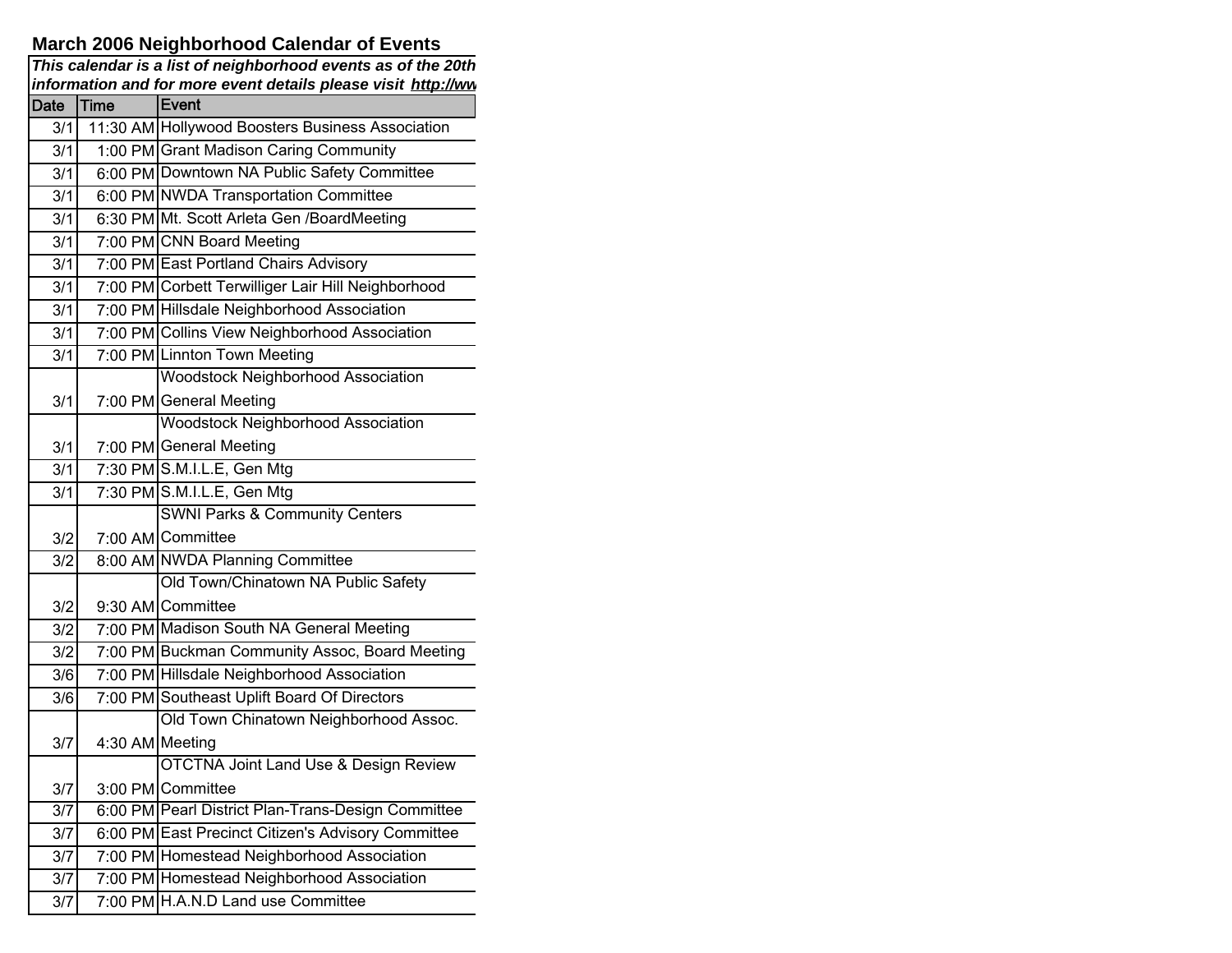| <b>Date</b> | Time        | <b>Event</b>                                           |
|-------------|-------------|--------------------------------------------------------|
|             |             | Hawthorne Blvd Business Assoc, Gen                     |
| 3/8         |             | 8:00 AM /Board Mtg                                     |
| 3/8         |             | 6:30 PM East Portland Land Use                         |
| 3/8         |             | 6:30 PM Brooklyn Action Corps, Board Mtg               |
|             |             | <b>Crestwood Neighborhood Association</b>              |
| 3/8         |             | 7:00 PM Meeting                                        |
|             |             | <b>Crestwood Neighborhood Association</b>              |
| 3/8         |             | 7:00 PM Meeting                                        |
|             |             | <b>Bridlemile Neighborhood Association</b>             |
| 3/8         |             | 7:00 PM Meeting                                        |
| 3/8         |             | 7:00 PM Kenton Neighborhood Association Meeting        |
| 3/9         |             | 8:00 AM NWDA Planning Committee                        |
|             |             |                                                        |
| 3/9         |             | 8:00 AM SWNI Emergency Preparedness Committee          |
|             |             |                                                        |
| 3/9         |             | 12:00 PM District Coalition Board of Directors Meeting |
|             |             | Arbor Lodge Neighborhood Assn. - Board                 |
| 3/9         |             | 7:00 PM Meeting                                        |
|             |             | <b>West Portland Park Neighborhood</b>                 |
| 3/9         |             | 7:00 PM Association                                    |
| 3/9         |             | 7:00 PM Hayden Island NA Meeting                       |
| 3/9         |             | 7:00 PM Cathedral Park Neighborhood Association        |
| 3/9         |             | 7:00 PM Buckman Community Assoc, Gen Mtg               |
| 3/9         |             | 7:00 PM Goose Hollow Planning Committee                |
| 3/9         |             | 7:00 PM Buckman Community Assoc, Gen Mtg               |
| 3/11        |             | 8:00 AM SW Urban Trails Walk                           |
| 3/11        |             | 12:00 PM St Agatha's St Patrick's Day Procession       |
| 3/12        |             | 7:45 AM Shamrock Run                                   |
| 3/12        |             | 11:00 AM NE Neighborhood St. Patrick's Day Parade      |
|             |             | Downtown NA Land Use/Transportation                    |
| 3/13        |             | 5:00 PM Committee Mtg                                  |
| 3/13        |             | 5:30 PM ONI Bureau Advisory Committee                  |
| 3/13        |             | 5:30 PM Arlington Heights Board Meeting                |
|             |             | University Park Neighborhood Assn. Board               |
| 3/13        | 6:30 PM Mtg |                                                        |
|             |             | St John's Neighborhood Association General             |
| 3/13        | 7:00 PM Mtg |                                                        |
| 3/13        |             | 7:00 PM Piedmont NA Meeting                            |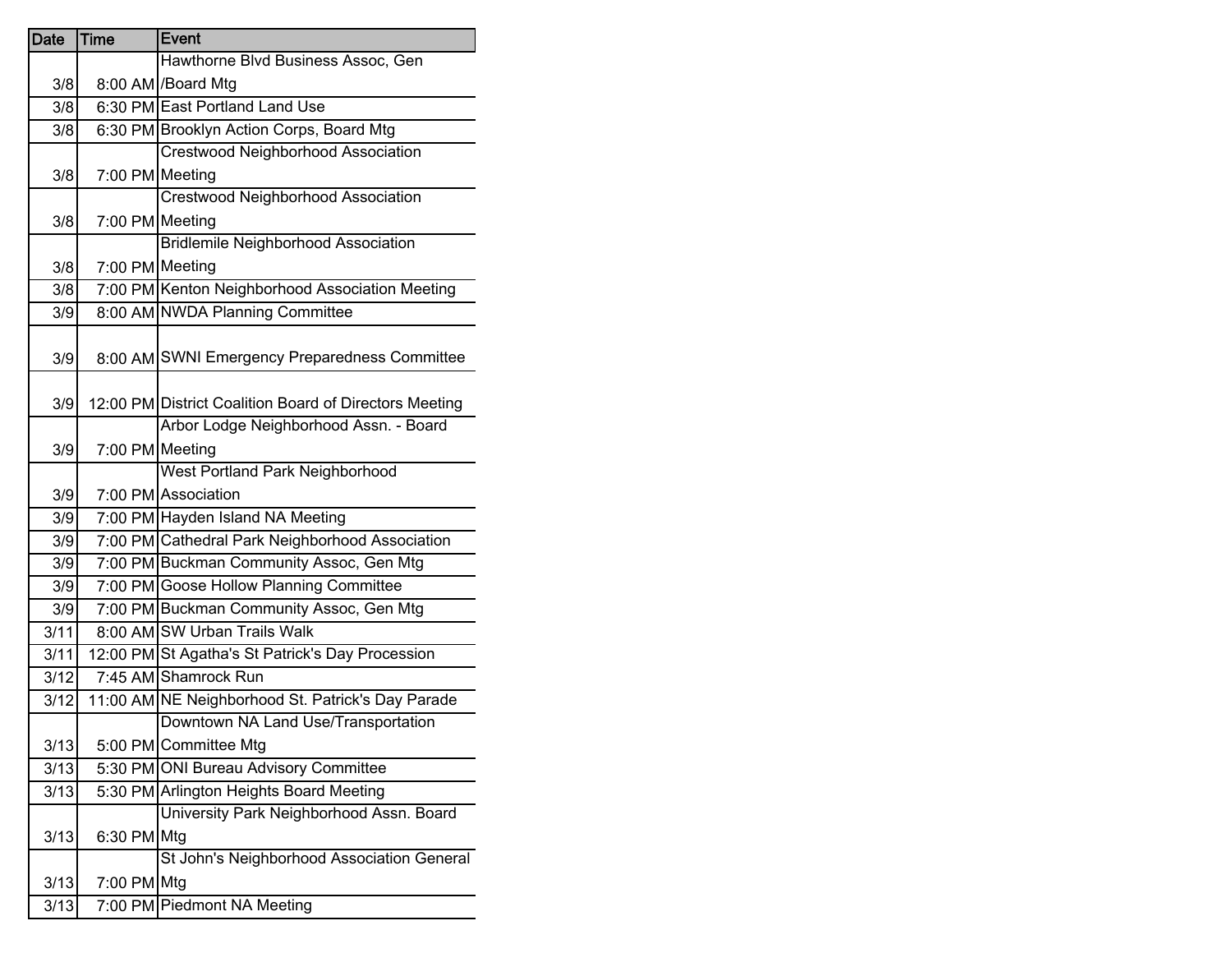| <b>Date</b> | Time        | Event                                              |
|-------------|-------------|----------------------------------------------------|
| 3/13        |             | 7:00 PM Maplewood Neighborhood Association         |
| 3/13        |             | 7:00 PM NWDA Health & Environment Committee        |
| 3/13        |             | 7:00 PM Richmond N.A., Board / GenMtg              |
|             |             |                                                    |
| 3/13        |             | 7:00 PM Ashcreek Neighborhood Association Meeting  |
| 3/13        |             | 7:00 PM BOISE NA General Meeting                   |
|             |             | Powellhurst-Gilbert Neighborhood                   |
| 3/13        |             | 7:00 PM Association - Gen                          |
|             |             |                                                    |
| 3/13        |             | 7:00 PM Centennial Community Association - General |
|             |             | Eliot Neighborhood Assoication Board               |
| 3/13        |             | 7:00 PM Meeting                                    |
| 3/13        |             | 7:00 PM Richmond N.A., Board / GenMtg              |
|             |             | South Burlingame Neighborhood Association          |
| 3/13        |             | 7:30 PM Meeting                                    |
|             |             | Northwest Industrial Neighborhood                  |
| 3/14        |             | 7:30 AM Association                                |
|             |             | NE 42nd Avenue Business Association                |
| 3/14        |             | 8:30 AM Meeting                                    |
|             |             | <b>Belmont AreaBusiness Assoc,</b>                 |
| 3/14        |             | 9:00 AM Board/GenMtg                               |
|             |             | Greater Brooklyn Business Assoc Board/Gen          |
| 3/14        | 4:30 PM Mtg |                                                    |
| 3/14        |             | 5:00 PM Beaumont Business Association              |
| 3/14        |             | 6:30 PM Creston-Kenilworth N.A., Gen Meeting       |
|             |             | Ardenwald-Johnson Creek N.A., General              |
| 3/14        | 6:30 PM Mtg |                                                    |
| 3/14        |             | 7:00 PM Far Southwest Neighborhood Association     |
| 3/14        |             | 7:00 PM East Columbia NA Meeting                   |
|             |             |                                                    |
| 3/14        |             | 7:00 PM Woodstock Business Association, Gen Mtg    |
| 3/14        |             | 7:00 PM Arnold Creek Neighborhood Association      |
|             |             | Sylvan-Highlands Board and Regular                 |
| 3/14        |             | 7:00 PM Membership mtg                             |
| 3/14        |             | 7:00 PM Multnomah Neighborhood Association         |
|             |             | <b>Cully Association of Neighbors General</b>      |
| 3/14        |             | 7:00 PM Meeting                                    |
| 3/14        |             | 7:00 PM Wilkes Community Group - General           |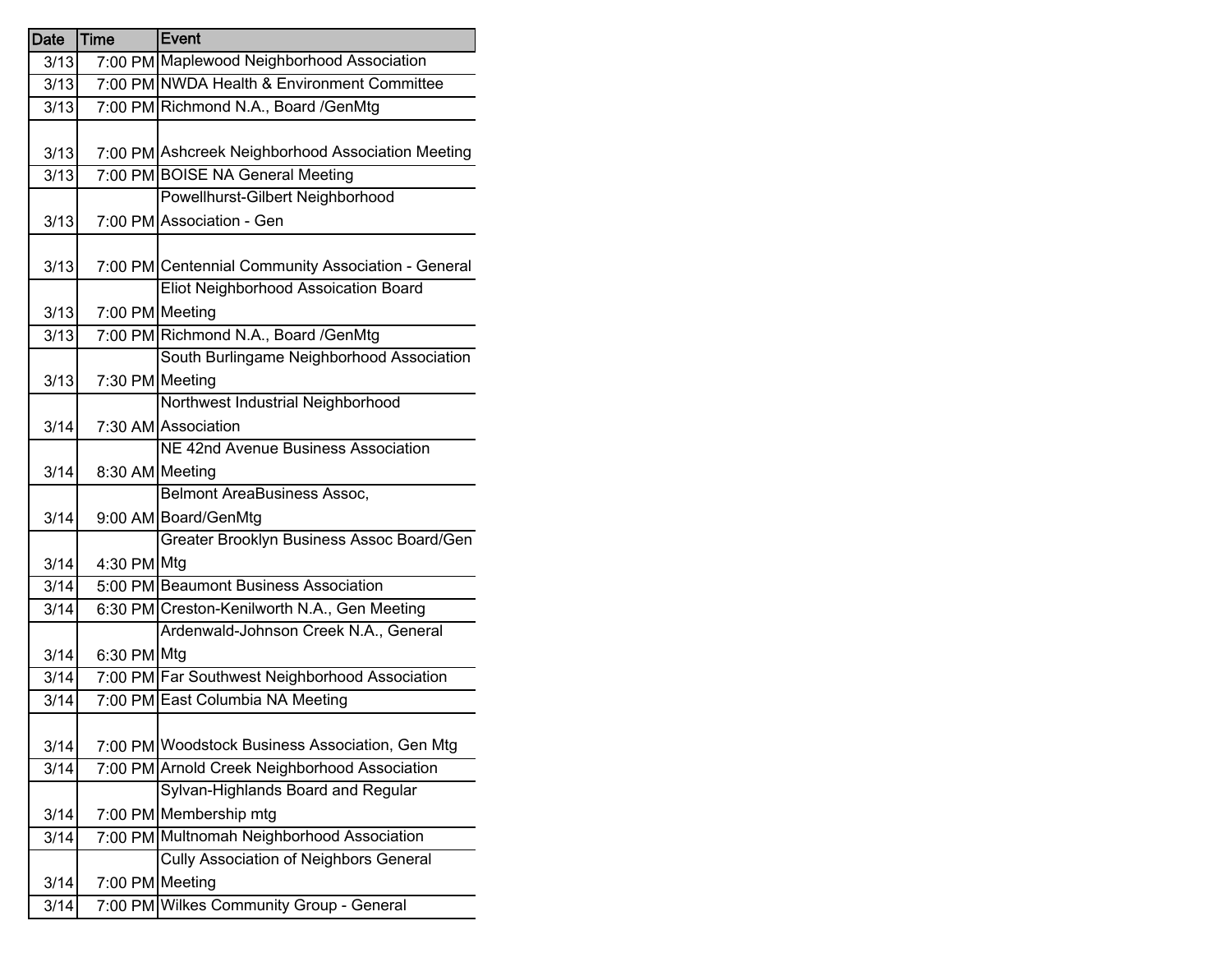| Date | <b>Time</b>     | Event                                           |
|------|-----------------|-------------------------------------------------|
| 3/14 |                 | 7:00 PM Bridlemile Creek Stewards               |
|      |                 |                                                 |
| 3/14 |                 | 7:00 PM Woodstock Business Association, Gen Mtg |
|      |                 | Hillside Neighborhood Association Board         |
| 3/14 | 7:30 PM Meeting |                                                 |
| 3/15 |                 | 7:30 AM 82nd Avenue Networking                  |
| 3/15 |                 | 5:00 PM CTLH Parks & Greenway Committee         |
| 3/15 |                 | 6:00 PM Kerns NA., Board Meeting                |
| 3/15 |                 | 6:00 PM Kerns NA., Board Meeting                |
| 3/15 |                 | 7:00 PM Mt. Tabor N.A., Gen Mtg                 |
| 3/15 |                 | 7:00 PM NW Heights Board Meeting                |
| 3/15 |                 | 7:00 PM Bridgeton Neighborhood Association      |
| 3/15 |                 | 7:00 PM Mt. Tabor N.A., Gen Mtg                 |
| 3/15 |                 | 7:30 PM S.M.I.L.E, Board Mtg                    |
| 3/15 |                 | 7:30 PM S.M.I.L.E, Board Mtg                    |
| 3/16 |                 | 8:00 AM NWDA Planning Committee                 |
| 3/16 |                 | 8:00 AM CTLH Neighborhood Plan                  |
| 3/16 |                 | 11:30 AM Visions Business Development Committee |
| 3/16 |                 | 11:30 AM Old Town Chinatown Visions Committee   |
| 3/16 |                 | 11:30 AM Parkrose Business Association          |
|      |                 | Old Town/Chinatown NA Communications            |
| 3/16 |                 | 4:00 PM Committee                               |
|      |                 | Arbor Lodge Neighborhood Association            |
| 3/16 | 6:30 PM Meeting |                                                 |
|      |                 | Goose Hollow Foothills League Board             |
| 3/16 | 7:00 PM Meeting |                                                 |
| 3/16 |                 | 7:00 PM SWHRL Neighborhood Association Meeting  |
| 3/16 |                 | 7:00 PM Sunnyside N.A., General/Board Meeting   |
| 3/16 |                 | 7:00 PM South Tabor N.A., Gen Mtg               |
| 3/16 |                 | 7:00 PM Eastmoreland N.A., Gen Mtg              |
| 3/16 |                 | 7:00 PM SWNI Schools Committee                  |
| 3/16 |                 | 7:00 PM Sunnyside N.A., General/Board Meeting   |
| 3/16 |                 | 7:00 PM Citywide Parks Team                     |
|      |                 | Downtown Neighborhood Association Board         |
| 3/20 | 3:30 PM Mtg     |                                                 |
|      |                 | Downtown Neighborhood Association               |
| 3/20 |                 | 5:30 PM General Meeting                         |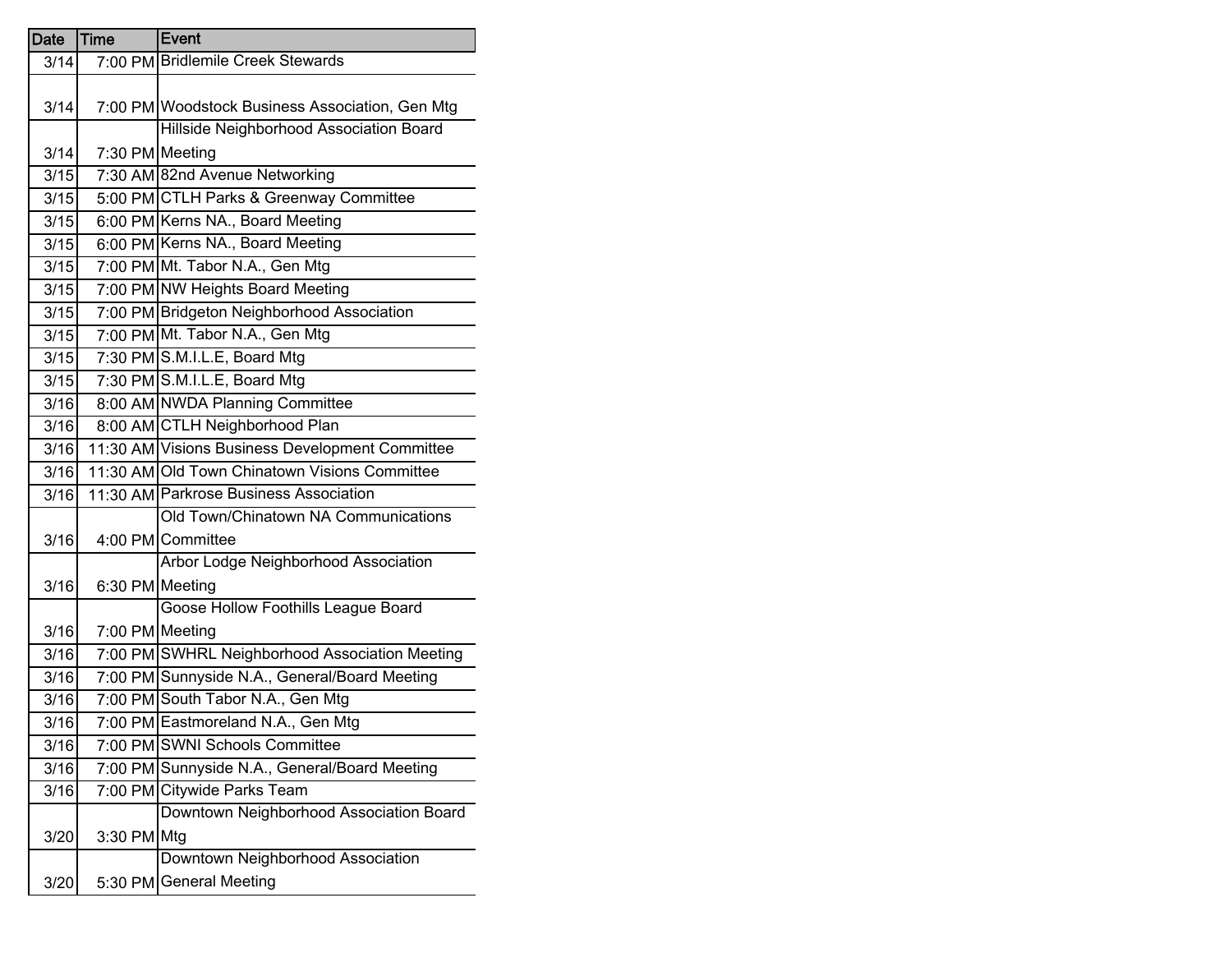| Date | <b>Time</b> | <b>Event</b>                                     |
|------|-------------|--------------------------------------------------|
|      |             | Downtown Neighborhood Association                |
| 3/20 |             | 5:30 PM General Meeting                          |
| 3/20 |             | 5:30 PM NWDA Board Meeting                       |
|      |             | Downtown Neighborhood Association                |
| 3/20 |             | 5:30 PM General Meeting                          |
| 3/20 |             | 6:15 PM Kenton Business Association              |
| 3/20 |             | 6:15 PM Kenton Business Association              |
| 3/20 |             | 7:00 PM SWNI Transportation Committee Mtg        |
| 3/20 |             | 7:00 PM Southeast Uplift Landuse Committee       |
| 3/20 |             | 7:00 PM Southeast Uplift Landuse Committee       |
| 3/20 |             | 7:15 PM CTLH Land Use                            |
|      |             |                                                  |
| 3/20 |             | 7:30 PM BWNA Transportation and Land Use Meeting |
| 3/21 |             | 7:30 AM Division/Clinton Bus Assoc, Networking   |
|      |             | Meeting of the Old Town Chinatown Arts,          |
| 3/21 |             | 11:30 AM Culture an                              |
| 3/21 |             | 4:30 PM Foster Area Business Assoc               |
| 3/21 |             | 5:45 PM NECN Public Safety Action Committee      |
|      |             |                                                  |
| 3/21 |             | 6:00 PM 82nd Avenue "Avenue of Roses" Committee  |
| 3/21 |             | 6:00 PM Pearl Plan-Trans-Design Committee        |
|      |             | Mill Park Neighborhood Association -             |
| 3/21 |             | 6:30 PM General                                  |
| 3/21 |             | 6:45 PM Lents Neighborhood Association - Board   |
|      |             | Parkrose Heights Assoc. of Neighbors -           |
| 3/21 |             | 7:00 PM Board                                    |
| 3/21 |             | 7:00 PM Argay Neighborhood Association - General |
|      |             | Parkrose Neighborhood Association -              |
| 3/21 |             | 7:00 PM General                                  |
| 3/21 |             | 7:00 PM SWNI Land Use Committee                  |
|      |             | Overlook Neighborhood Association General        |
| 3/21 |             | 7:00 PM Meeting                                  |
| 3/21 |             | 7:00 PM Center N.A., General Meeting             |
| 3/21 |             | 7:00 PM H.A.N.D General Mtg.                     |
| 3/22 |             | 12:00 AM Sellwood Antique Dealers                |
|      |             | <b>North Northeast Business Associations</b>     |
| 3/22 |             | 5:30 PM Meeting                                  |
| 3/22 |             | 6:00 PM Block Captains Meeting                   |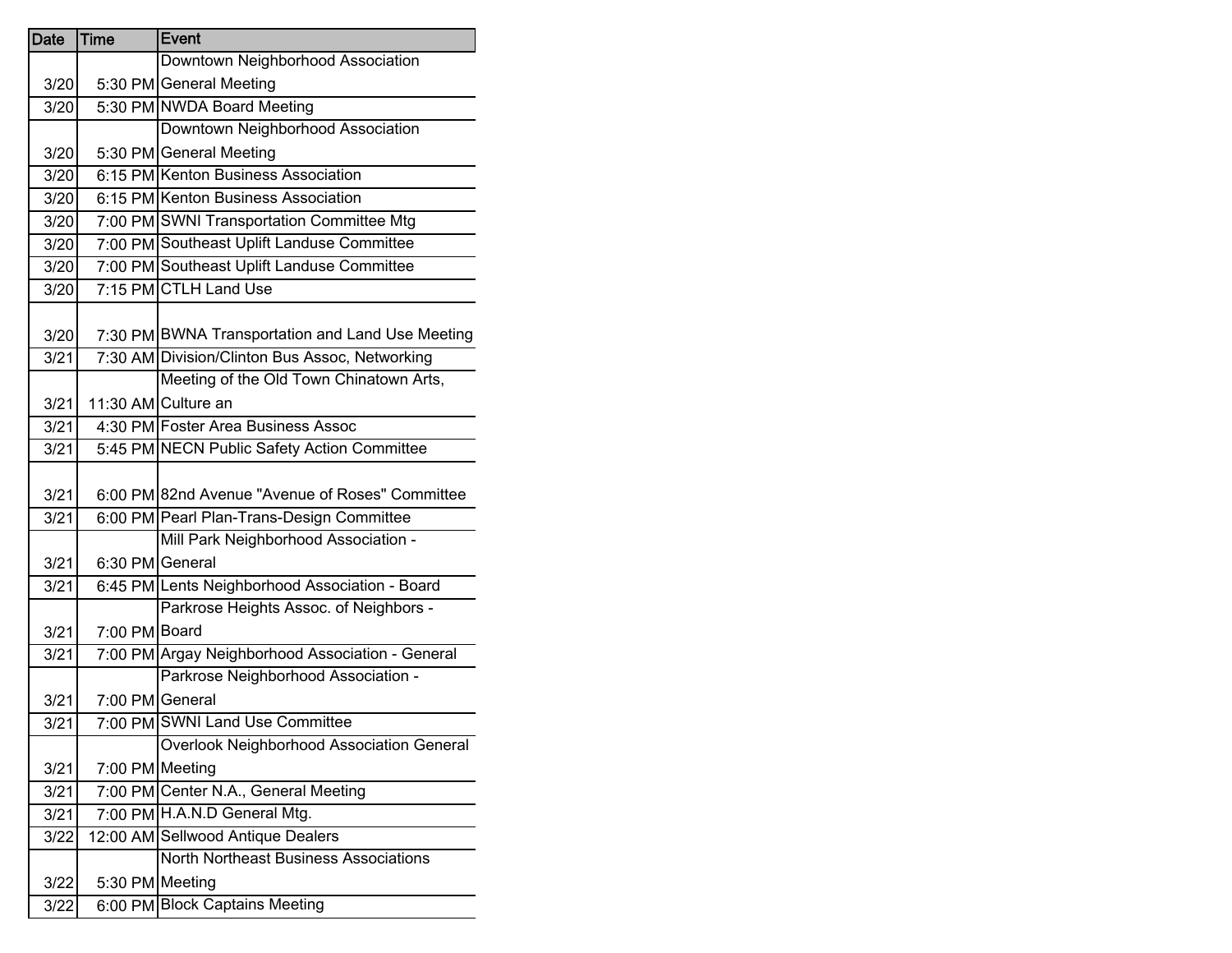| <b>Date</b> | <b>Time</b> | Event                                               |
|-------------|-------------|-----------------------------------------------------|
|             |             | Pleasant Valley Neighborhood Assoc. -               |
| 3/22        |             | 7:00 PM General                                     |
| 3/23        |             | 8:00 AM NWDA Planning Committee                     |
| 3/23        |             | 6:00 PM Partners for a Safe & Livable East Portland |
|             |             |                                                     |
| 3/23        |             | 7:00 PM Glenfair Neighborhood Association - General |
| 3/23        |             | 7:00 PM SW Trails Group                             |
| 3/26        |             | 8:50 AM Bridge to Bridge 5K and 10K                 |
| 3/27        |             | 12:00 AM Alameda General Meeting                    |
|             |             | <b>Central Sandy Business District Organizing</b>   |
| 3/27        |             | 7:00 PM Meeting                                     |
| 3/27        |             | 7:00 PM University Park NA Meeting                  |
| 3/27        |             | 7:00 PM Citywide Land Use                           |
| 3/28        |             | 4:30 PM 82nd Ave Business .Association              |
| 3/28        |             | 6:00 PM Pearl District Work/Livability Committee    |
| 3/28        |             | 6:30 PM East Parks Coalition                        |
|             |             | <b>Community Association of Portsmouth Board</b>    |
| 3/28        |             | 7:00 PM Meeting                                     |
|             |             | Parkrose Heights Assoc. of Neighbors -              |
| 3/28        |             | 7:00 PM General                                     |
| 3/28        |             | 7:00 PM Lents Neighborhood Association - General    |
| 3/28        |             | 7:00 PM Laurelhurst N.A., General Meeting           |
|             |             | Southwest Neighborhoods Inc Crime                   |
| 3/28        |             | 7:00 PM Prevention MTN                              |
| 3/28        |             | 7:00 PM Laurelhurst N.A., General Meeting           |
|             |             | Piedmont Neighborhood Association General           |
| 3/29        |             | 7:30 PM Meeting                                     |
| 3/30        |             | 8:00 AM NWDA Planning Committee                     |
| 3/30        |             | 7:00 PM CTLH Finance/Communications Committee       |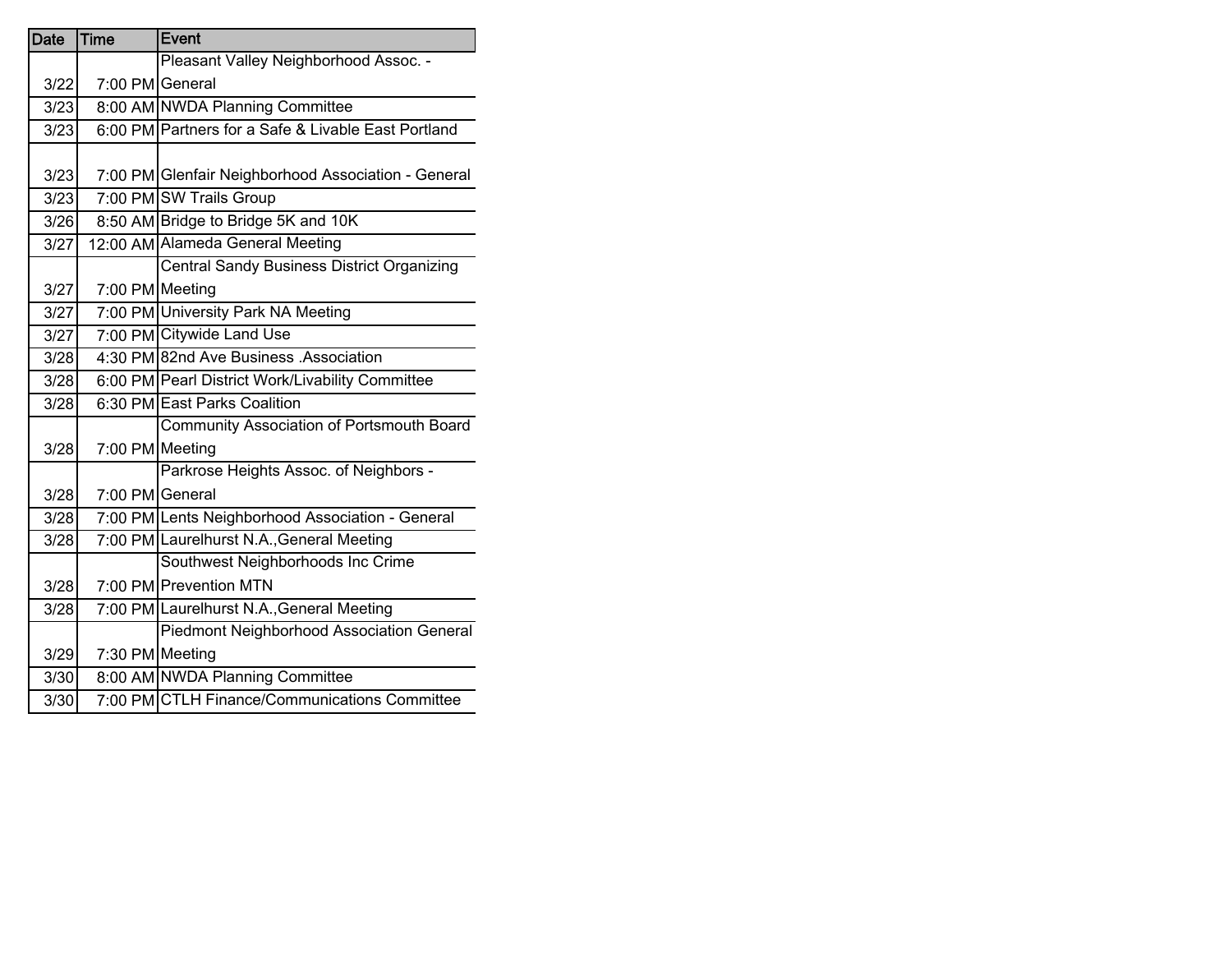| of the previous month. Event information changes daily. For a list of the most current<br>w.portlandonline.com/oni/index.cfm?c=29014 |
|--------------------------------------------------------------------------------------------------------------------------------------|
| Location                                                                                                                             |
| Friendship Lodge 5626 NE Alameda (Sandy & 57th Ave) (Call for reservations)                                                          |
| Luther Memorial Church, 4800 NE 72nd Avenue                                                                                          |
| Portland State University, Smith Hall, 1825 SW Broadway, Second Floor lounge                                                         |
| In the NWNW offices at 2257 NW Raleigh St. Portland Or 97210                                                                         |
| Mt. Scott Community Center - 5530 SE 72nd Ave                                                                                        |
| CNN, 4415 NE 87th Ave (Between Prescott and Sandy)                                                                                   |
| East Precinct Community Room, 737 SE 106th Avenue (use side doors)                                                                   |
| Tabernacle Seventh Day Adventist Church, 0206 SW Condor Ave.                                                                         |
| St Barnabas Church, 2201 SW Vermont                                                                                                  |
| Riverdale High School, 9727 SW Terwilliger Blvd #201                                                                                 |
| Linnton Community Center, 10614 NW St. Helens Rd                                                                                     |
| Woodstock Community Center, SE 43rd/Kinght                                                                                           |
| Woodstock Community Center, SE 43rd/Kinght                                                                                           |
| SMILE Station, 8210 SE 13th                                                                                                          |
| SMILE Station, 8210 SE 13th                                                                                                          |
| Multnomah Center, 7688 SW Capitol Hwy                                                                                                |
| Coho Theater, 2257 NW Raleigh                                                                                                        |
| Central City Concern, 232 NW Sixth Ave                                                                                               |
| Banfield Pet Hospital Corporate Headquarters, 8000 NE Tillamook, Conference Room                                                     |
| Central Catholic High School, 2401 SE Stark                                                                                          |
| St Barnabas Church, 2201 SW Vermont                                                                                                  |
| Southeast Uplift, 3534 SE Main                                                                                                       |
| Port of Portland Commissioners' Room, NW David and 2nd Ave.                                                                          |
| Chamber of Commerce, 221 NW Third Ave                                                                                                |
| Pacific Northwest College of Art, 1241 NW Johnson                                                                                    |
| East Precinct Community Room, 737 SE 106th Avenue (use side doors)                                                                   |
| OHSU CDRC, 707 SW Gaines, 3rd floor                                                                                                  |
| OHSU CDRC, 707 SW Gaines, 3rd floor                                                                                                  |
| St. Phillip Neri, 2408 SE 16th Ave                                                                                                   |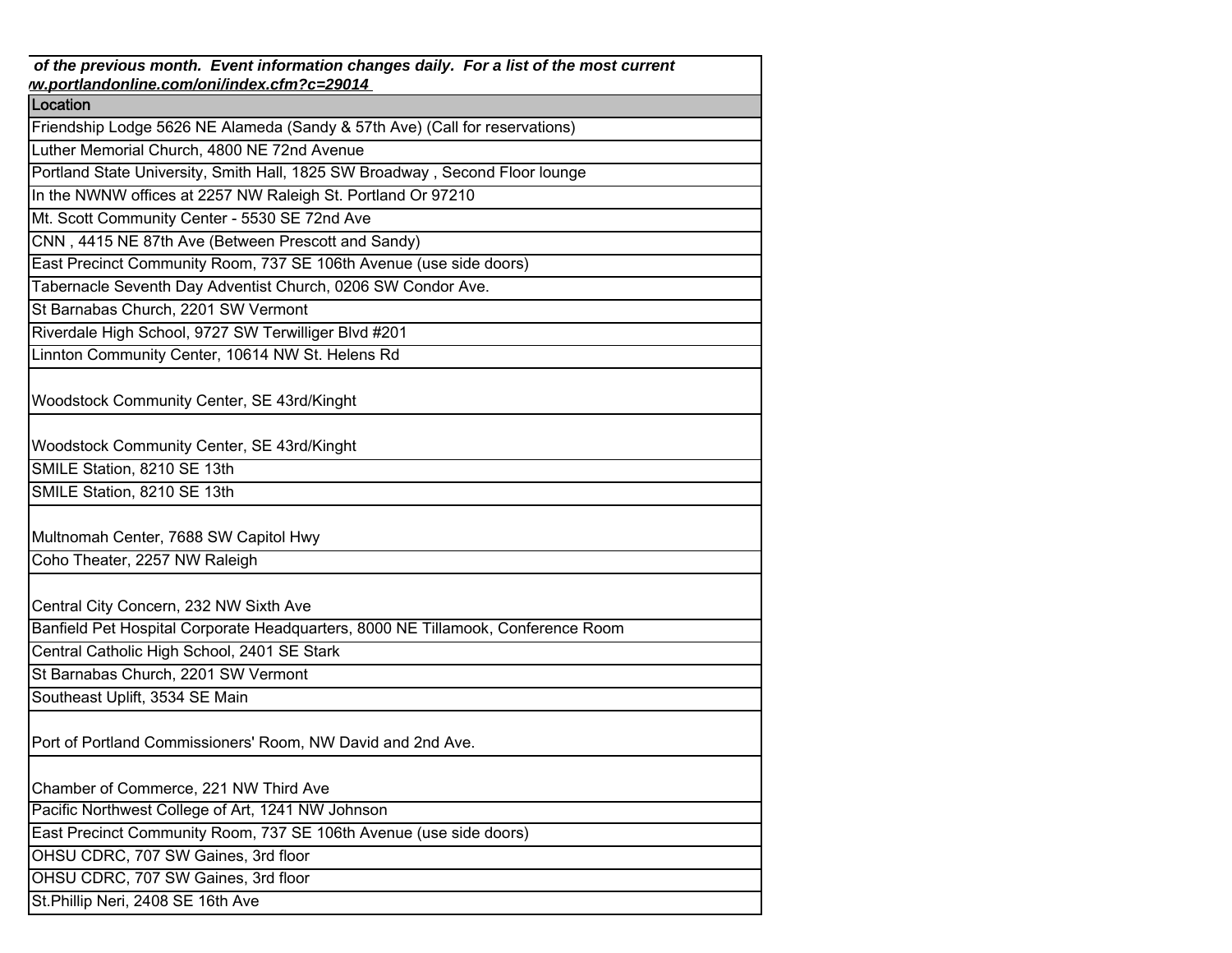| Location                                                                        |
|---------------------------------------------------------------------------------|
|                                                                                 |
| SoutheastUplift Office, 3534 SE Main                                            |
| East Portland Neighborhood Office, 735 SE 106th Avenue                          |
| True Brew Coffee House, 3370 SE Milwaukie Ave                                   |
|                                                                                 |
| West Portland United Methodist Church, 4729 SW Taylors Ferry Rd                 |
|                                                                                 |
| West Portland United Methodist Church, 4729 SW Taylors Ferry Rd                 |
|                                                                                 |
| Bridlemile School Library, 4300 SW 47th                                         |
| Kenton Firehouse, 8105 N. Brandon                                               |
| Coho Theater, 2257 NW Raleigh                                                   |
|                                                                                 |
| SWNI Conference Room, 7688 SW Capitol Hwy                                       |
|                                                                                 |
| Meeting location varies contact Brian Hoop 503-823-3075 for current information |
|                                                                                 |
| Northminster Church, 2823 N. Portland Blvd.                                     |
|                                                                                 |
| Hospitality Inn, 10151 SW Capitol Hwy                                           |
| Former Hayden Island Yacht Club, 12050 N. Jantzen Ave. (next to Zupan's)        |
| BES Water Lab, 6543 N. Burlington                                               |
| Central Catholic High School, 2401 SE Stark                                     |
| First United Methodist Church, 1835 SW Jefferson                                |
| Central Catholic High School, 2401 SE Stark                                     |
| Behind the bleachers at Wilson High School, SW Sunset & Capitol Hwy             |
| SE 15th at Miller                                                               |
| SW Naito Pkwy at Stark                                                          |
| NE Hancock at 32nd Pl.                                                          |
|                                                                                 |
| City Hall, Lovejoy Room, 2nd Floor, 1221 SW 4th Ave.                            |
| Location: Meets at City Hall, 1221 SW 4th Ave., Rose Room, 3rd Floor.           |
| 2257 NW Raleigh                                                                 |
|                                                                                 |
| Portsmouth Trinity Lutheran Church, 7119 N Portsmouth                           |
|                                                                                 |
| St Johns Community Center, 8427 N Central                                       |
| 127 N. Portland Blvd, 127 N. Portland Blvd.                                     |
|                                                                                 |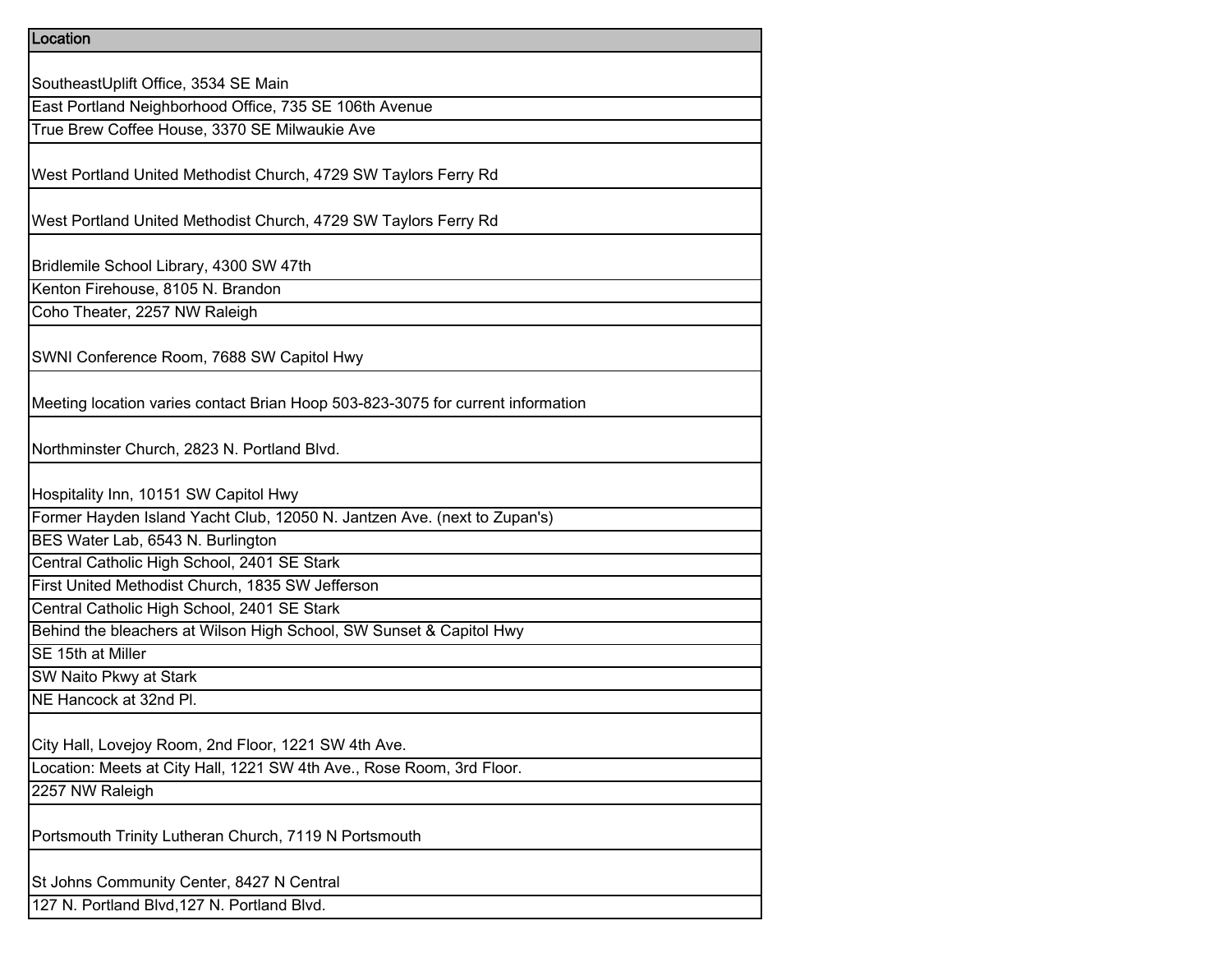| Location                                                                   |
|----------------------------------------------------------------------------|
| West Hills Friends Church, 7425 SW 52nd                                    |
| 2217 NW Johnson                                                            |
| Richmond Clinic, 3930 SE Division                                          |
|                                                                            |
| Multnomah Center, 7688 SW Captiol Hwy                                      |
| Albina Youth Opportunity School on N. Beech and N. Mississippi.            |
|                                                                            |
| Powellhurst Baptist Church, 3435 SE 112th                                  |
| Harold Oliver Intermediate School, 15840 SE Taylor, Room 65                |
|                                                                            |
| Emanuel Hospital, 2801 N. Gantenbein.                                      |
| Richmond Clinic, 3930 SE Division                                          |
|                                                                            |
| Burlingame Baptist Church, 125 SW Miles                                    |
|                                                                            |
| La Quinta Inn & Suites, 4319 NW Yeon                                       |
| Greb's and Sons Remodeling, 5027 NE 42nd                                   |
|                                                                            |
| Hoda's Cafe, SE 34th & Belmont                                             |
| Wildberry Room, 3220 Se milwaukie                                          |
| Amalfi's Restaurant, 4703 NE Fremont                                       |
| Grout Elementary School, SE 31st/Holgate                                   |
|                                                                            |
| Ardenwald Elementary School, 8950 SE 36th Ave                              |
| Comfort Suites Motel, SW 60th & Barbur                                     |
| East Columbia Bible Church, 420 NE Marine Dr                               |
|                                                                            |
| Country Bill's, 4415 SE Woodstock                                          |
| Jackson Baptist Church, 10558 SW 35th                                      |
| Fire Station 16, 1715 SW Skyline                                           |
| Multnomah Center, 7688 SW Capitol Hwy.                                     |
|                                                                            |
| Grace Presbyterian Church, 6025 NE Prescott (door on Eastside of Building) |
| Teamsters Complex, Joe Edgar Hall, 1850 NE 162nd Avenue                    |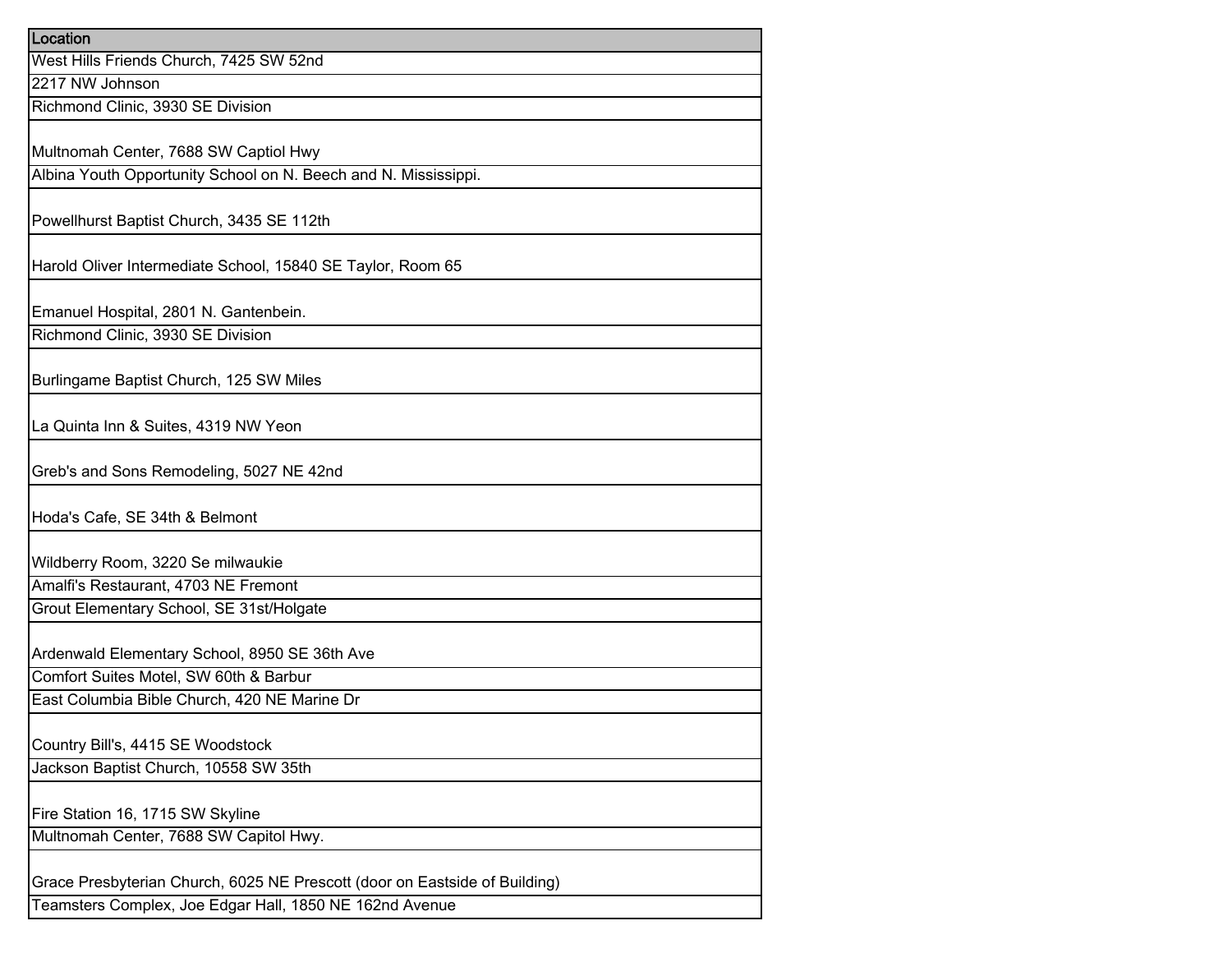| Location                                                         |
|------------------------------------------------------------------|
| SW Community Center Watershed Resource Room, 45th & Vermont      |
|                                                                  |
| Country Bill's, 4415 SE Woodstock                                |
|                                                                  |
| Hillside Community Center, 653 NW Culpepper Rd.                  |
| Location TBA, call 503-774-2832                                  |
| Fulton Pub, 0618 SW Nebraska                                     |
| Greek Orthodox Church, 1133 SE Center St                         |
| Greek Orthodox Church, 1133 SE Center St                         |
| Western Baptist Seminary, SE 55th/Hawthorne                      |
| Cornel Road Fire Station, 8585 NW Johnson                        |
| Columbia High School, 716 NE Marine Dr.                          |
| Western Baptist Seminary, SE 55th/Hawthorne                      |
| SMILE Station, 8210 SE 13th                                      |
| SMILE Station, 8210 SE 13th                                      |
| Coho Theater, 2257 NW Raleigh                                    |
| Ross Island Grocery , 3338 SW Corbett.                           |
| 8 NW 8th Avenue, CCC Community Conference Room                   |
| Central City Concern, 232 NW Sixth Ave.                          |
| Steamers Restaurant, 8303 NE Sandy Blvd.                         |
|                                                                  |
| Northwest Resource Credit Union, 221 NW 2nd Avenue               |
|                                                                  |
| Chief Joseph Elementary School Library, 2409 N. Saratoga         |
|                                                                  |
| First United Methodist Church, 1835 SW Jefferson                 |
| OHSU, School of Nursing, 3455 SW Veterans Hospital Rd., room 107 |
| Mt. St. Joseph's Care Center, 3060 SE Stark                      |
| Trinity Fellowship, 2700 SE 67th                                 |
| Duniway School Library, 7700 SE Reed College PI                  |
| SWNI Conference Room, 7688 SW Capitol Hwy                        |
| Mt. St. Joseph's Care Center, 3060 SE Stark                      |
| City Hall, 1221 SW 4th Ave, 3rd Floor, Rose Room                 |
|                                                                  |
| City Hall, Pettygrove Rm, 2nd Floor, 1221 SW 4th Ave.            |
|                                                                  |
| City Hall, Council Chambers, 2nd Floor, 1221 SW 4th Ave.         |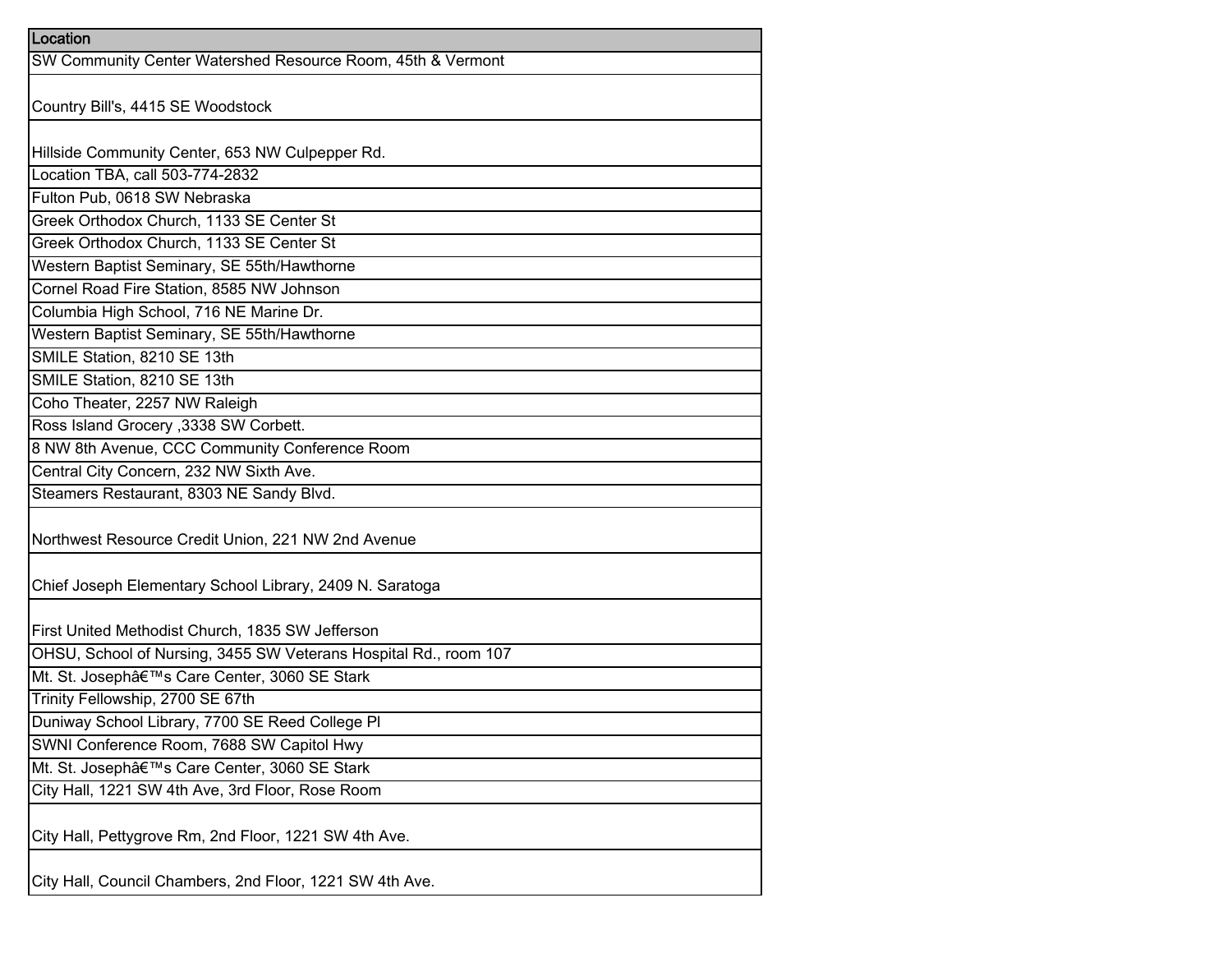| City Hall, Council Chambers, 2nd Floor, 1221 SW 4th Ave.                      |
|-------------------------------------------------------------------------------|
| <b>Location TBA</b>                                                           |
|                                                                               |
| City Hall, Council Chambers, 2nd Floor, 1221 SW 4th Ave.                      |
| Kenton Fire Station, 8105 N Brandon, upstairs Meeting Room                    |
| Kenton Fire Station, 8105 N Brandon, upstairs Meeting Room                    |
| Multnomah Center, 7688 SW Capitol Hwy                                         |
| Southeast Uplift Office, 3435 SE Main                                         |
| Southeast Uplift Office, 3435 SE Main                                         |
| Lair Hill Market, 2823 SW 1st.                                                |
|                                                                               |
| Fremont Coffee, 4727 NE Fremont Avenue                                        |
| Edward Jones, 4111 SE Division                                                |
|                                                                               |
| Oregon Nikkei Legacy Center, 121 NW 2nd Avenue                                |
| Yola's, 6506 SE Foster                                                        |
| NE Coalition (King Neighborhood Facility) 4815 NE 7th Avenue.                 |
|                                                                               |
| Vestal School, 161 NE 82nd Avenue                                             |
| Pacific NW College of Art, 1241 NW Johnson                                    |
| Midland Library, 805 SE 122nd Avenue                                          |
| Kelly Elementary School, 9030 SE Cooper                                       |
|                                                                               |
| Parkrose United Methodist Church, 11111 NE Knott (Miller Hall)                |
| Fire Station 2, 4800 NE 122nd                                                 |
|                                                                               |
| Our Savior Lutheran Church, 11100 NE Skidmore                                 |
| Multnomah Center, 7688 SW Capitol Hwy                                         |
|                                                                               |
| Kaiser Town Hall, 3704 N Interstate Avenue                                    |
| The Historic Shogren House, 401 NE 63rd Ave                                   |
| St.Phillip Neri, 2408 Se 16th Ave                                             |
| SMILE Station, 8210 Se 13th                                                   |
|                                                                               |
| Galleria Biz Office Suites, 3508 N. Williams (corner of Williams and Fremont) |
| East Precinct Community Room, 737 SE 106th Avenue (use side doors)            |